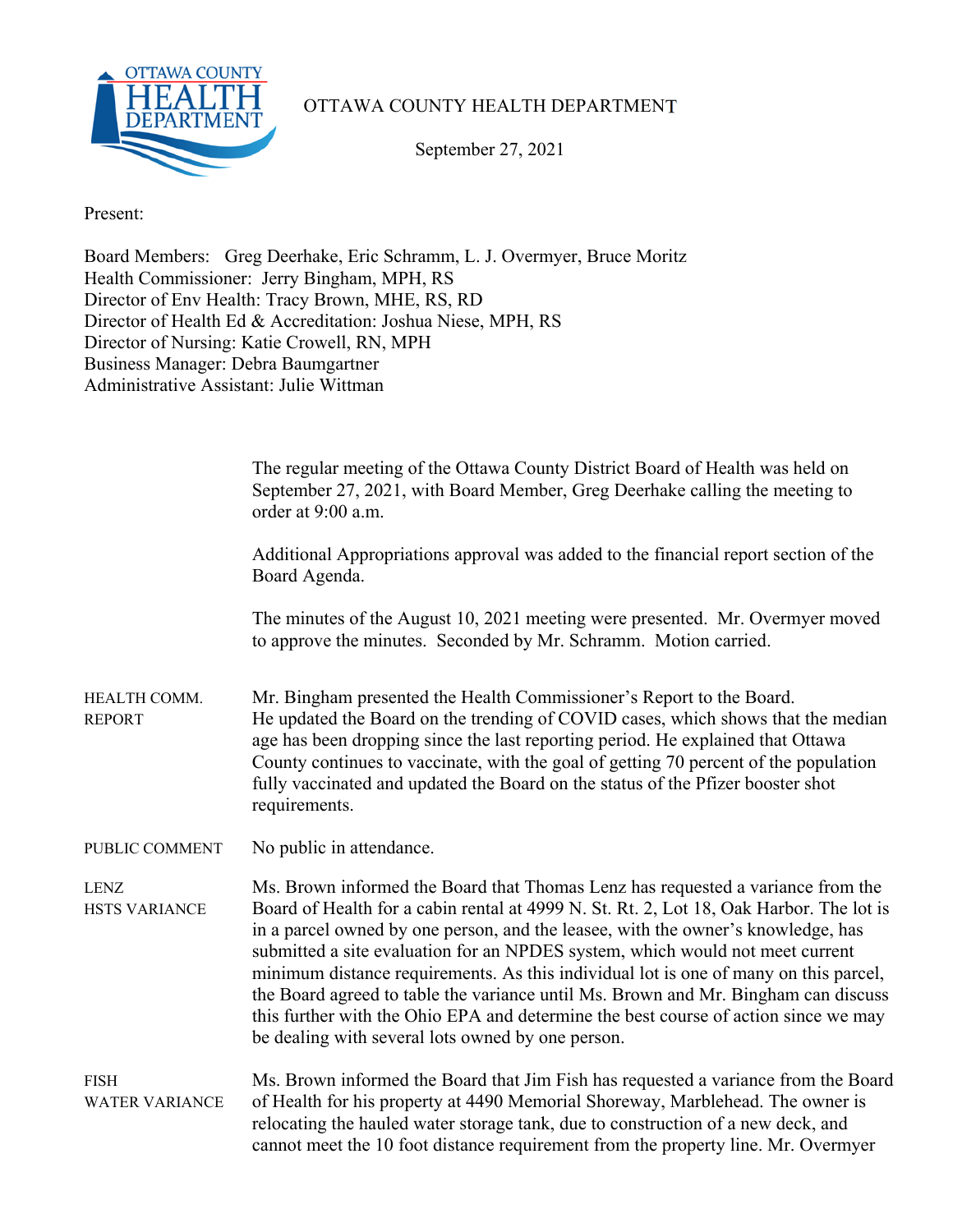|                                            | moved to grant the variance to Mr. Fish for his hauled water storage tank placement.<br>Seconded by Mr. Moritz. Motion carried.                                                                                                                                                                                                                                                                                                                                                   |  |  |  |  |  |
|--------------------------------------------|-----------------------------------------------------------------------------------------------------------------------------------------------------------------------------------------------------------------------------------------------------------------------------------------------------------------------------------------------------------------------------------------------------------------------------------------------------------------------------------|--|--|--|--|--|
| <b>VOLUNTEER &amp;</b><br>STAFF APP. EVENT | Mr. Bingham requested Board approval to host the volunteer and staff appreciation<br>event in Damschroder Hall at the Ottawa County Fairgrounds. He explained that this<br>event would be paid through the general fund, at a maximum cost of approximately<br>\$2,347.00 and will be held on October 5, 2021. Mr. Schramm moved to authorize Mr.<br>Bingham to host the volunteer and staff appreciation event. Seconded by Mr. Moritz.<br>Motion carried.                       |  |  |  |  |  |
| <b>STATE OF DEPT</b><br><b>REPORT</b>      | Mr. Niese presented the State of the Department Report to the Board and<br>highlighted the department's progress toward objectives identified in the Strategic<br>Plan. He added that the Board will be updated on the department's progress on a<br>quarterly basis.                                                                                                                                                                                                             |  |  |  |  |  |
| <b>PERSONNEL</b><br>1. M. Daniels-Hire     | Mr. Bingham stated that Mary Daniels has been selected to fill the full time Clerical<br>Supervisor position, effective August 16, 2021. Mr. Overmyer moved to hire Mary<br>Daniels as a Clerical Supervisor, effective August 16, 2021. Seconded by<br>Mr. Schramm. Motion carried.                                                                                                                                                                                              |  |  |  |  |  |
| <b>DIVISION REPORTS</b><br>1. Nursing      | Ms. Crowell reported that the department's first drive-through Flu Shot Clinic will be<br>held October 2, 2021 in the health department parking lot. She updated the Board on                                                                                                                                                                                                                                                                                                     |  |  |  |  |  |
|                                            | the lactation room for WIC, the increased need for additional Immunization Clinics,<br>and the status of walk-in COVID Clinics.                                                                                                                                                                                                                                                                                                                                                   |  |  |  |  |  |
| 2. Env Health                              | Ms. Brown reported that the Ohio Department of Health will be surveying the camp<br>and pool programs on October $6th$ and $7th$ . She added that the manufactured home<br>park inspections will be underway soon, as well as school inspections. Ms. Brown<br>informed the Board that the Curtice Williston survey plan, which is a joint plan with<br>Lucas County, has been submitted to the Ohio EPA. She will keep the Board updated<br>on this as she receives information. |  |  |  |  |  |
| 3. Health Ed/Accred                        | Mr. Niese reported that phone interviews have begun for the Health Educator position<br>in the department, with face to face interviews to occur later in the week.                                                                                                                                                                                                                                                                                                               |  |  |  |  |  |
| <b>ADDITIONAL</b><br><b>APPROPRIATIONS</b> | Ms. Baumgartner recommended the Board approve 2021 Additional Appropriations.<br>(Attached) Mr. Overmyer moved to approve the Additional Appropriations as<br>presented. Seconded by Mr. Schramm. Motion carried.                                                                                                                                                                                                                                                                 |  |  |  |  |  |
| FINANCIAL REPORT                           | Ms. Baumgartner presented the August 2021 Board of Health Financial Report.                                                                                                                                                                                                                                                                                                                                                                                                       |  |  |  |  |  |
| <b>MEETINGS</b>                            | Mr. Overmyer moved to approve attendance at the following meetings:                                                                                                                                                                                                                                                                                                                                                                                                               |  |  |  |  |  |
|                                            | NW Ohio Environmental Health Association Fall Educational<br>$10/14/21$ $\lceil$<br>10/15/21<br>Conference - Sandusky (Bingham, Brown, Facer, Tristano)                                                                                                                                                                                                                                                                                                                           |  |  |  |  |  |

Seconded by Mr. Schramm. Motion carried.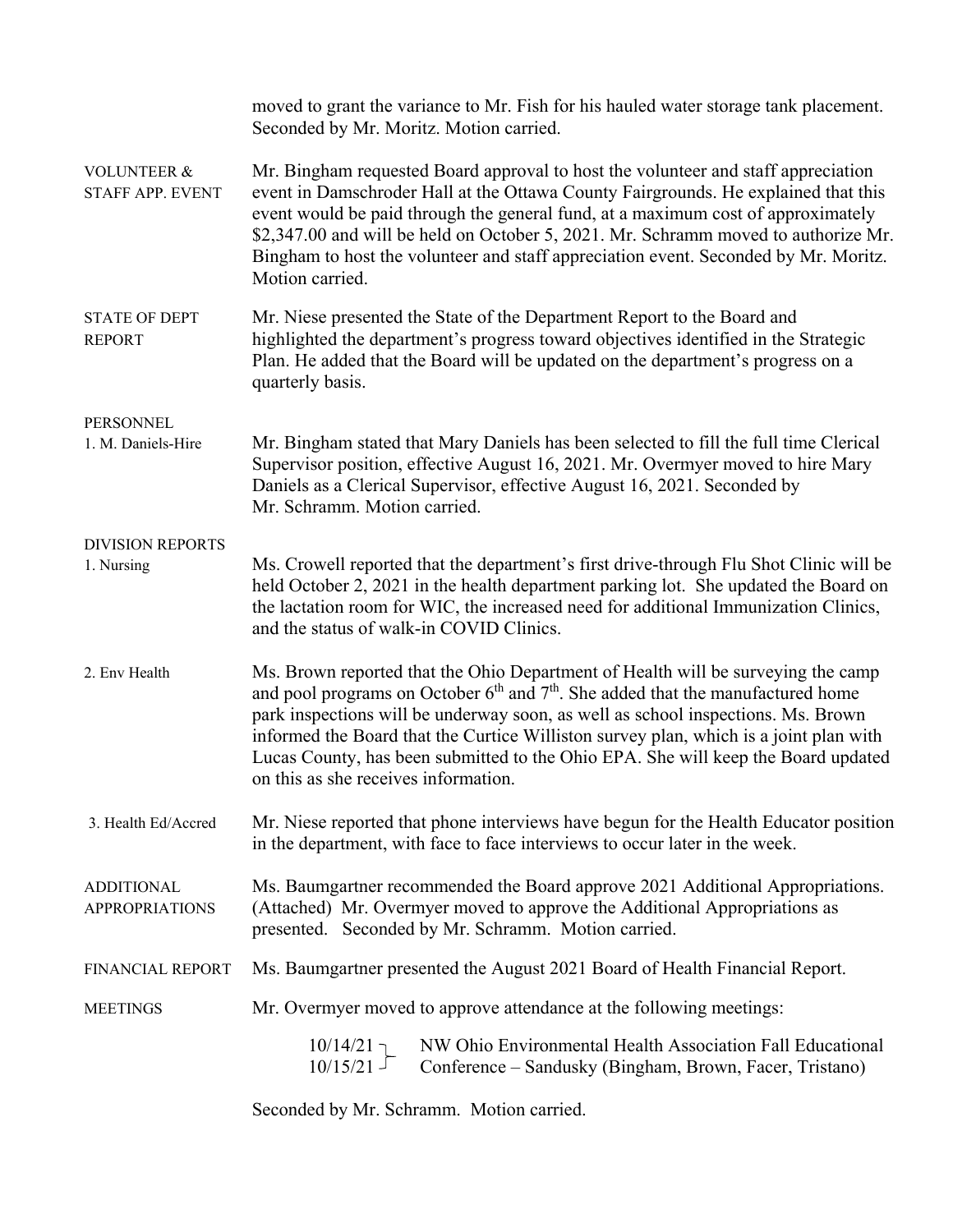BILL APPROVALS Mr. Moritz moved to pay the bills. (Attached) Seconded by Mr. Overmyer. Motion carried.

Next Meeting Date October 12, 2021 at 5:30 p.m.

Being no further business, the meeting was adjourned.

Respectfully Submitted,

Gerald W. Bingham, MPH, RS Greg Deerhake Health Commissioner Board Member Secretary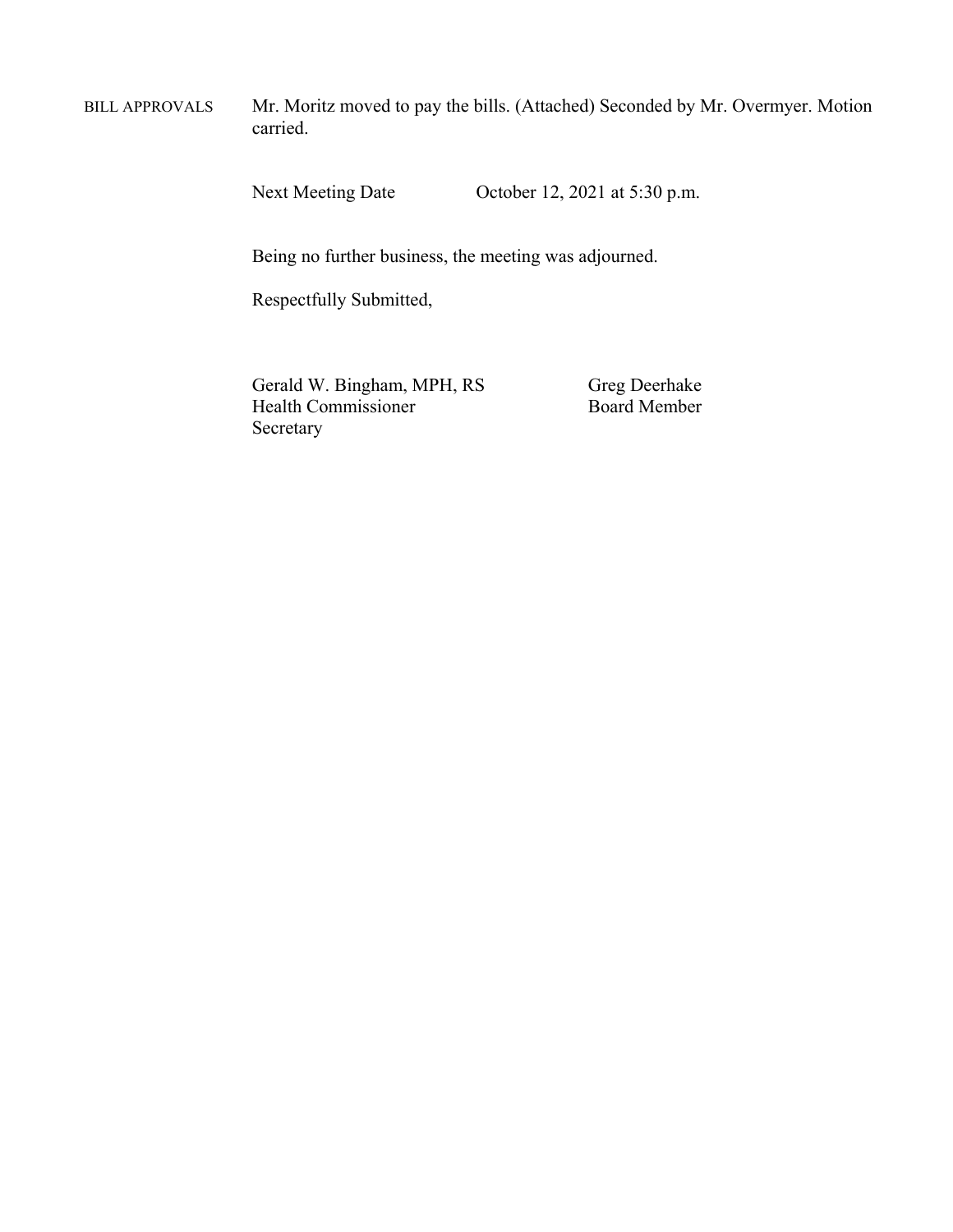#### **OTTAWA COUNTY HEALTH DEPARTMENT 2021 INCREASE IN APPROPRIATIONS September 27, 2021**

#### **FUND/ACCOUNT:**

### **AMOUNT**

| 004.0044.530300 | BOARD OF HEALTH Supplies |       | \$ 20,000,00  |
|-----------------|--------------------------|-------|---------------|
| 004.0044.530903 | BOARD OF HEALTH          | Other | \$116.000.00  |
|                 |                          |       | \$ 136,000,00 |